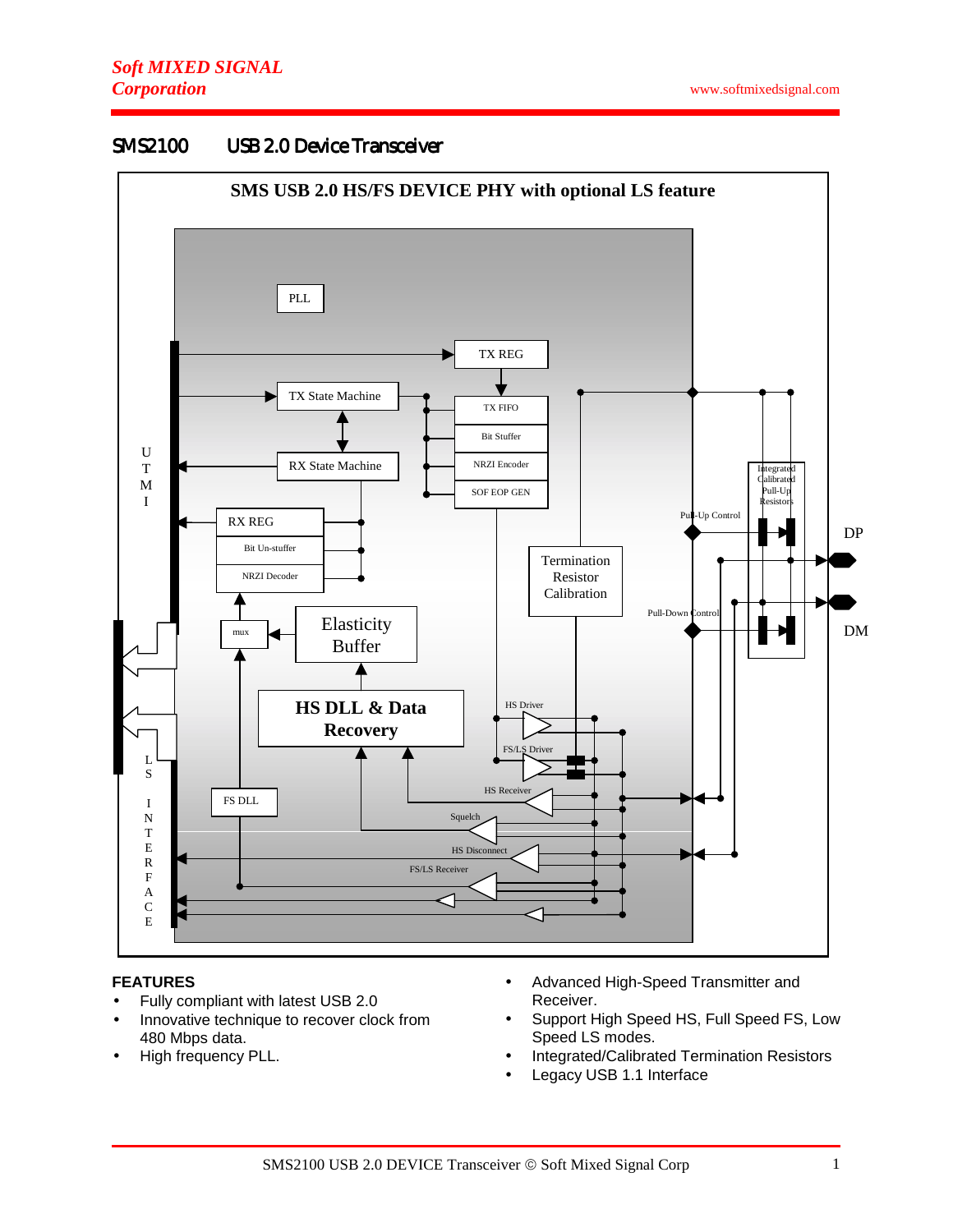# **GENERAL DESCRIPTION**

USB 2.0 DEVICE Transceiver is a fully integrated PHY Core which is a super-set of DEVICE PHY with High Speed (HS), Full-Speed (FS) and Low-Speed Transceivers and is compliant with the USB 2.0 and USB 1.1 Specifications. It includes Clock/Data Recovery, on-chip PLL, Integrated & Calibrated Termination and Pull-Up Resistors with full Analog Transceiver functionality for the Complete USB 2.0 PHY as illustrated in the figure.

USB2 DEVICE Transceiver has standard UTMI so that ASIC vendors are isolated from the high speed and analog circuitry associated with the transceiver, thus reducing the design risk and speeding the design cycle.

The core's main blocks are clock/data recovery for FS/HS, PLL, transceiver state machines, data encoder/decoder and high-speed analog transceiver as can be seen in the main block diagram above.

#### **Functional Description**

As shown in main block diagram, the USB2 transceiver's main responsibility is to transmit data onto the line and to receive data and to recover clock correctly from the receive data. The front interface of USB2 transceiver is the cable, the back interface of USB2 transceiver is the UTMI to the serial interface engine that handles packet recognition, transaction sequencing, serialization/de-serialization, bit stuffing/unstuffing and other relevant functionality needed by a USB 2.0 Device PHY.

| <b>Name</b>       | <b>Direction</b> | <b>Active</b> | <b>Description</b>                                                                                                                                                                                                                                                                                                                                                                                                                                                                                                                                                      |
|-------------------|------------------|---------------|-------------------------------------------------------------------------------------------------------------------------------------------------------------------------------------------------------------------------------------------------------------------------------------------------------------------------------------------------------------------------------------------------------------------------------------------------------------------------------------------------------------------------------------------------------------------------|
| <b>CLK</b>        | Output           | Rising-Edge   | Clock. This output is used for clocking receive and<br>transmit parallel data.<br>60 MHz HS/FS or HS Only, with 8-bit interface<br>30 MHz HS/FS or HS Only, with 16-bit interface                                                                                                                                                                                                                                                                                                                                                                                       |
| Reset             | Input            | High          | <b>Reset.</b> Reset all state machines in the UTM. Reset<br>doesn't stop the CLK output.<br>Reset Signal Should be activated simultaneously with<br>SuspendM signal and It should be deactivated 1ms<br>after SuspendM signal. See Figure 2.                                                                                                                                                                                                                                                                                                                            |
| <b>XcvrSelect</b> | Input            | N/A           | Transceiver Select. This signal selects between the<br>FS and HS transceivers:<br>0: HS transceiver enabled<br>1: FS transceiver enabled                                                                                                                                                                                                                                                                                                                                                                                                                                |
| <b>TermSelect</b> | Input            | N/A           | Termination Select. This signal selects between the<br>FS and HS terminations:<br>0: HS termination enabled<br>1: FS termination enabled                                                                                                                                                                                                                                                                                                                                                                                                                                |
| SuspendM          | Input            | Low           | SuspendM. Places the Macrocell in a mode that draws<br>minimal power from supplies. Shuts down all blocks not<br>necessary for Suspend/Resume operation. While<br>suspended, TermSelect must always be in FS mode to<br>ensure that the 1.5K pull-up on DP remains powered.<br>Suspend signal stops the CLK. When Suspend is<br>activated, CLK stops at its low level. After Suspend is<br>deactivated, CLK starts with at least 40% Duty Cycle in<br>less than 4ms.<br>0: Macrocell circuitry drawing suspend current<br>1: Macrocell circuitry drawing normal current |

#### **Table 1: System Interface Signals**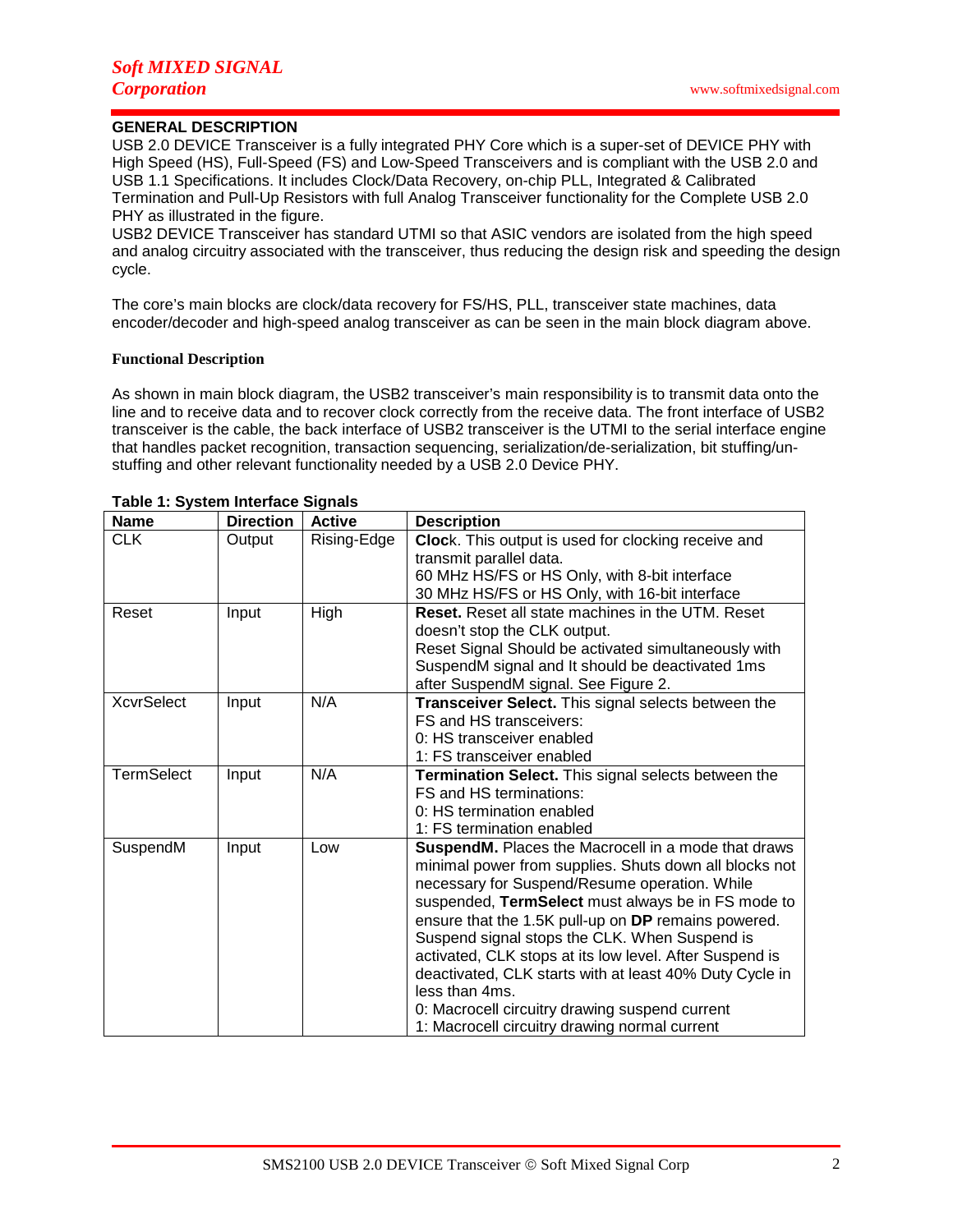| LineState(0,1) | Output | N/A | Line State. These signals reflect the current state of<br>the single-ended receivers. They are combinatorial until<br>a "usable" CLK is available then they are synchronized<br>to CLK. DP=LineState[0] & DM=LineState[1]<br>DM DP Description<br>$0:$ SE $0$<br>0 Q<br>1: 'J' State<br>01<br>1.0 2: 'K' State<br>$3:$ SE1<br>11 |
|----------------|--------|-----|----------------------------------------------------------------------------------------------------------------------------------------------------------------------------------------------------------------------------------------------------------------------------------------------------------------------------------|
| $OpMode(0-1)$  | Input  | N/A | Operational Mode. These signals select between<br>various operational modes:<br>$[1]$ $[0]$<br>Description<br>0: Normal Operation<br>0 <sub>0</sub><br>1: Non-Driving<br>01<br>2: Disable Bit Stuffing and NRZI encoding<br>10<br>11<br>3: Reserved                                                                              |

# **Table 2: USB Interface Signals**

| <b>Name</b> | <b>Direction</b> | <b>Active</b> | <b>Description</b>                                                                                                                                                                            |
|-------------|------------------|---------------|-----------------------------------------------------------------------------------------------------------------------------------------------------------------------------------------------|
| DP          | <b>Bidir</b>     | N/A           | USB data pin Data+                                                                                                                                                                            |
| <b>DM</b>   | <b>Bidir</b>     | N/A           | USB data pin Data-                                                                                                                                                                            |
| Mode        | Input            | High          | UTMI/USB 1.1 Mode Switch (1 == UTMI)                                                                                                                                                          |
| <b>OEB</b>  | Input            | Low           | Output Enable for Full/Low Speed during USB 1.1Mode                                                                                                                                           |
| Speed       | Input            | High          | Full/Low Speed Selection During USB 1.1 Mode (1 ==<br>$FS. 0 == LS$<br>In USB 1.1 Device Mode (Mode=0) Speed also Selects<br>which Data Line will be Pull-Up for FS/LS Device<br>Termination. |
| <b>VMO</b>  | Input            | N/A           | Single Ended Data Driver Input USB 1.1 Mode                                                                                                                                                   |
| <b>VPO</b>  | Input            | N/A           | Single Ended Data Driver Input USB 1.1 Mode                                                                                                                                                   |
| <b>RCV</b>  | Output           | N/A           | Differential Receiver Output For USB 1.1 Mode                                                                                                                                                 |
| VM          | Output           | N/A           | Single Ended Receiver Output For USB 1.1 Mode                                                                                                                                                 |
| <b>VP</b>   | Output           | N/A           | Single Ended Receiver Output For USB 1.1 Mode                                                                                                                                                 |

# **Table 3: Data Interface Signals (Transmit)**

| <b>Name</b>    | <b>Direction</b> | <b>Active</b> | <b>Description</b>                                                    |
|----------------|------------------|---------------|-----------------------------------------------------------------------|
| DataIn0-7      | Input            | N/A           | DataIn. 8-bit parallel USB data input bus. When                       |
|                |                  |               | <b>DataBus16_8</b> = 1 this bus transfers the low byte of 16-         |
|                |                  |               | bit transmit data. When DataBus16 $8 = 0$ all transmit                |
|                |                  |               | data is transferred over this bus.                                    |
| Dataln8-15     | Input            | N/A           | <b>Datain.</b> An 8-bit parallel USB data input bus that              |
|                |                  |               | transfers the high byte of 16-bit transmit data. These                |
|                |                  |               | signals are only valid when DataBus16_8 = 1.                          |
| <b>TXValid</b> | Input            | High          | <b>Transmit Valid.</b> Indicates that the <b>Datain</b> bus is valid. |
|                |                  |               | The assertion of Transmit Valid initiates SYNC on USB                 |
|                |                  |               | The negation of Transmit Valid initates EOP on USB.                   |
| TXValidH       | Input            | High          | <b>Transmit Valid High.</b> When DataBus16 $8 = 1$ , this             |
|                |                  |               | signal indicates that the Dataln(8-15) bus contains                   |
|                |                  |               | valid transmit data. This signal is ignored when                      |
|                |                  |               | DataBus16 $8 = 0$ .                                                   |
| <b>TXReady</b> | Output           | High          | Transmit Data Ready. If TXValid is asserted, the SIE                  |
|                |                  |               | must always have data available for clocking in to the                |
|                |                  |               | TX Holding Register on the rising edge of CLK.                        |
|                |                  |               | TXReady is an acknowledgement to the SIE that the                     |
|                |                  |               | UTM has clocked the data from the bus. This                           |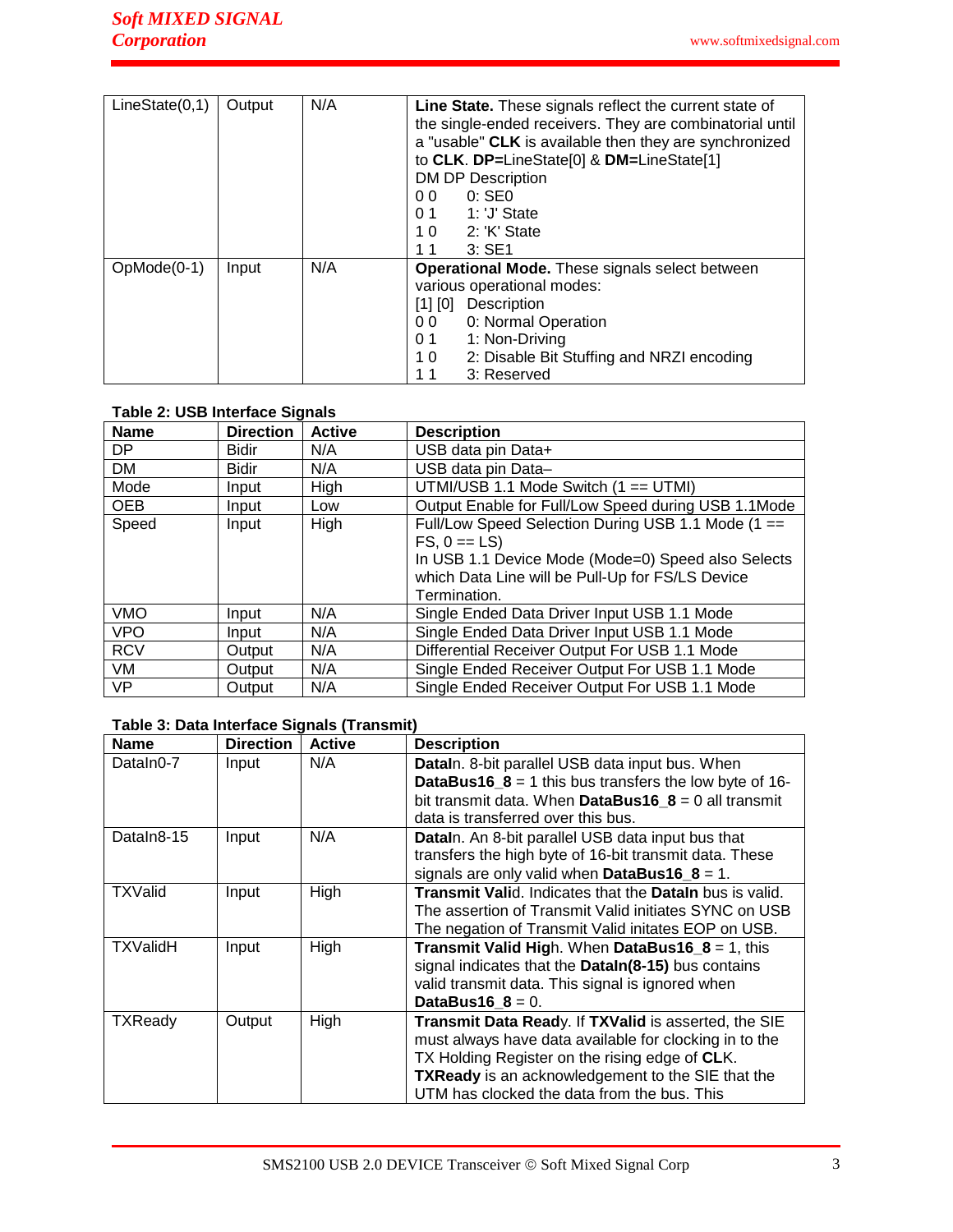|  | acknowledgement also indicates to the SIE that it must |
|--|--------------------------------------------------------|
|  | present the data for the next transfer on the bus. If  |
|  | TXValid is negated, TXReady can be ignored by SIE.     |

### **Table 4: Data Interface Signals (Receive)**

| <b>Name</b>     | <b>Direction</b> | <b>Active</b> | <b>Description</b>                                            |
|-----------------|------------------|---------------|---------------------------------------------------------------|
| DataOut0-7      | Output           | N/A           | <b>DataOut.</b> 8-bit parallel USB data output bus. When      |
|                 |                  |               | <b>DataBus16_8</b> = 1 this bus transfers the low byte of 16- |
|                 |                  |               | bit receive data. When DataBus16 $8 = 0$ all receive          |
|                 |                  |               | data is transferred over this bus.                            |
| DataOut8-15     | Output           | N/A           | <b>DataOut.</b> An 8-bit parallel USB data output bus that    |
|                 |                  |               | transfers the high byte of 16-bit receive data. These         |
|                 |                  |               | signals are only valid when DataBus16_8 = 1.                  |
| <b>RXValid</b>  | Output           | High          | <b>Receive Data Valid. Indicates that the DataOut bus</b>     |
|                 |                  |               | has valid data. The Receive Data Holding Register is          |
|                 |                  |               | full and ready to be unloaded. The SIE is expected to         |
|                 |                  |               | latch the DataOut bus on the clock edge.                      |
| <b>RXValidH</b> | Output           | High          | Receive Data Valid High. When DataBus16_8 = 1 this            |
|                 |                  |               | signal indicates that the DataOut(8-15) bus is                |
|                 |                  |               | presenting valid receive data. This signal is ignored         |
|                 |                  |               | when DataBus16_8 = $0$ .                                      |
| <b>RXActive</b> | Output           | High          | <b>Receive Active.</b> Indicates that the receive state       |
|                 |                  |               | machine has detected SYNC and is active. RXActive is          |
|                 |                  |               | negated after a Bit Stuff Error or an EOP is detected         |
| <b>RXError</b>  | Output           | High          | <b>Receive Error.</b>                                         |
|                 |                  |               | 0 Indicates no error.                                         |
|                 |                  |               | 1 Indicates that a receive error has been detected.           |

# **Table 5: Data Interface Signals (Other)**

| <b>Name</b> | <b>Direction</b> | <b>Active</b> | <b>Description</b>                                                                                                                                                                                                                                                                                  |
|-------------|------------------|---------------|-----------------------------------------------------------------------------------------------------------------------------------------------------------------------------------------------------------------------------------------------------------------------------------------------------|
| DataBus16 8 | Input            | High          | <b>DataBus16 8.</b> Selects between 8 and 16 bit data transfers.<br>116-bit data path operation enabled. Dataln(8-15),<br>DataOut(8-15), TXValidH, RXValidH operational. CLK=30MHz<br>0 8-bit data path operation enabled. Dataln(8-15),<br>DataOut(8-15), TXValidH, RXValidH undefined, CLK=60MHz, |

# **Table 6: System Interface Signals**

| <b>Name</b>        | <b>Direction</b> | Active   | <b>Description</b>                                 |
|--------------------|------------------|----------|----------------------------------------------------|
| <b>RefClk</b>      | Input            | Pos-Edge | Reference Clock For PLL Input                      |
|                    |                  |          | 48 MHz or 24 MHz (12 MHz is available if required) |
| Rext               | Input            | N/A      | Bias Resistor Pin Should be connected to 12.3K %1  |
| <b>VoREF</b>       | Output           | N/A      | Voltage Reference output OPTIONAL                  |
| Atest <sub>0</sub> | Output           | N/A      | Analog Test Output 0 OPTIONAL                      |
| Atest1             | Output           | N/A      | Analog Test Output 1 OPTIONAL                      |

# **Table 7: Powers**

| <b>Name</b>   | <b>Direction</b> | <b>Active</b> | <b>Description</b>             |
|---------------|------------------|---------------|--------------------------------|
| <b>AVDDRX</b> | Input            | N/A           | Analog VDD for Receive         |
| <b>AVSSRX</b> | Input            | N/A           | Analog VSS for Receive         |
| <b>AVDDTX</b> | Input            | N/A           | Analog VDD for Transmit        |
| <b>AVSSTX</b> | Input            | N/A           | Analog VSS for Transmit        |
| <b>AVDDC</b>  | Input            | N/A           | Analog VDD for Common OPTIONAL |
| <b>AVSSC</b>  | Input            | N/A           | Analog VSS for Common OPTIONAL |
| <b>DVDD</b>   | Input            | N/A           | <b>Digital VCC From Core</b>   |
| <b>DVSS</b>   | Input            | N/A           | <b>Digital VSS From Core</b>   |

Note: Receive & Transmit Powers can be merged if necessary.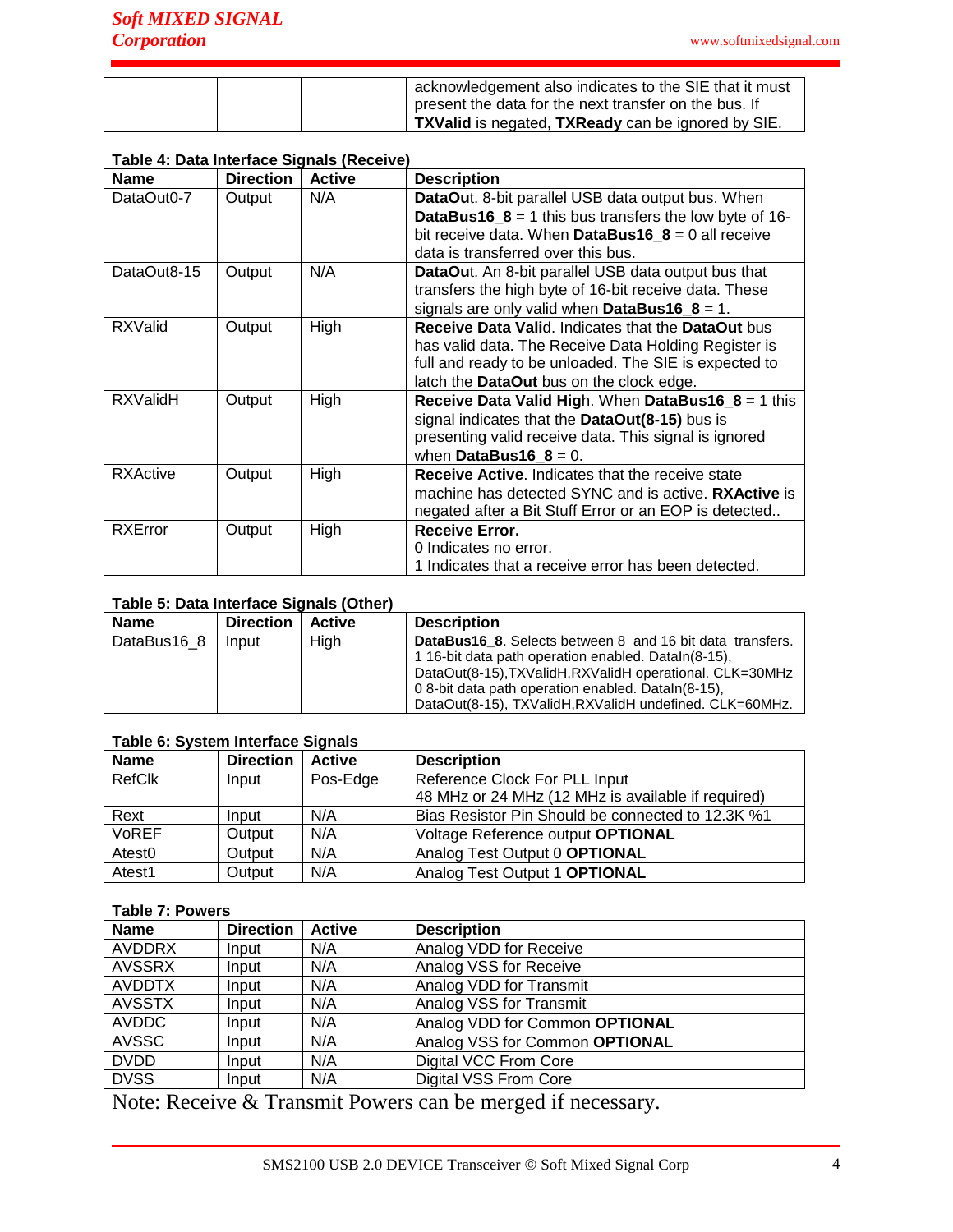# **USB2FE**

Analog front end USB2FE includes high-speed differential driver and envelope detection/disconnection differential receiver.



### **HIGH-SPEED RECEIVER—Data Sheet**

**Fig. 3: Block diagram of high-speed receiver** 

The high-speed receiver primarily consists of three functional elements:

- 1) A differential data receiver.
- 2) A transmission envelope detector.
- 3) A disconnection envelope detector.

The differential data receiver receives the high-speed (480Mb/s) differential data from the USB and converts it to a single-ended NRZI signal (DATA\_OUT) suitable for use as an input to standard CMOS digital cells. The receiver is disabled and powered down (with digital output forced to "0") when either the ENABLE input to the high-speed receiver is set to "0" or the output of the transmission envelope detector is "0".

The transmission envelope detector monitors the amplitude of the high-speed differential data signal from the USB. A differential amplitude greater than 150mVp, indicating valid data, sets the digital output ENV\_DET to "1," while an amplitude less than 100mVp, indicating invalid data, resets ENV\_DET to "0."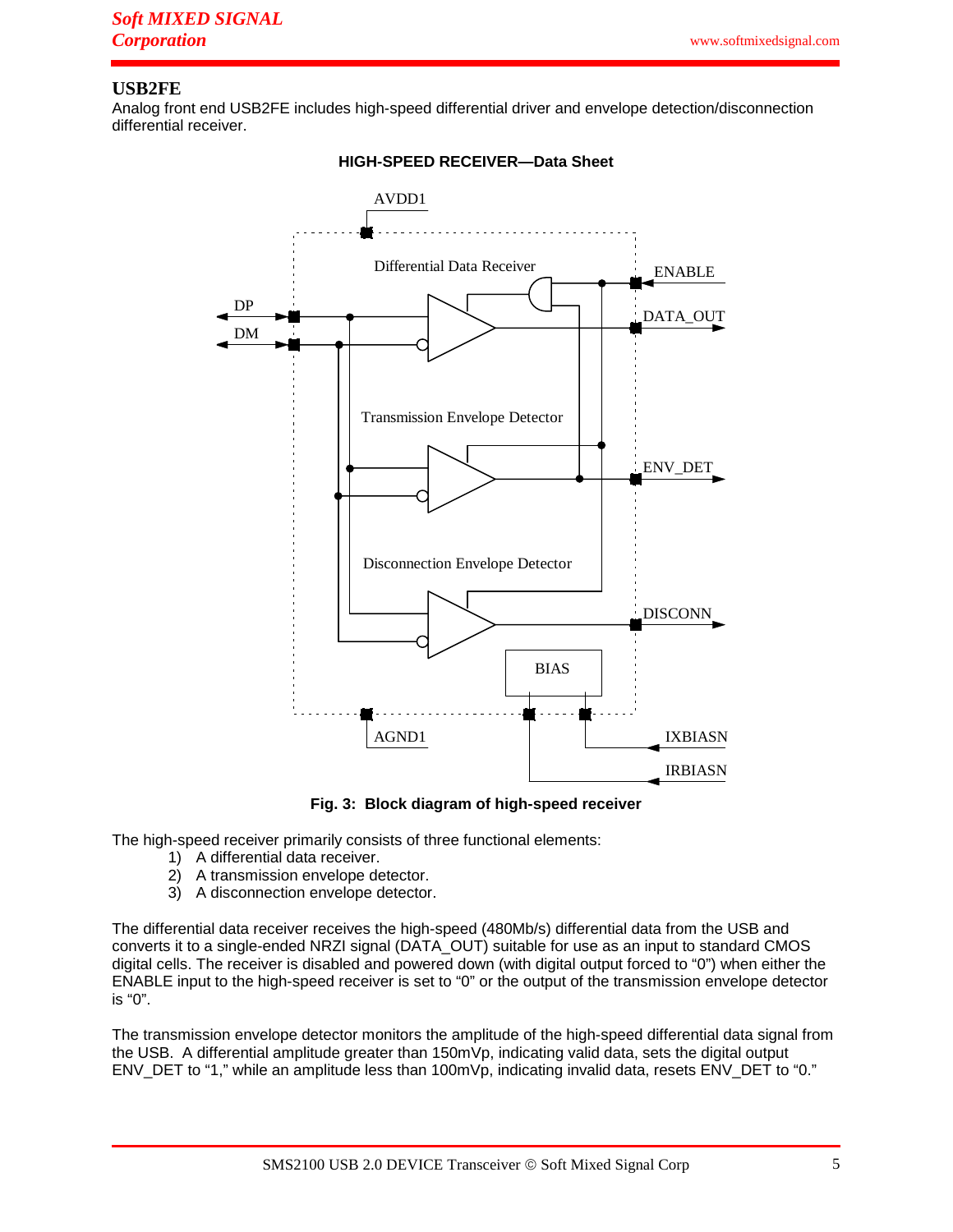The disconnection envelope detector also monitors the amplitude of the differential data signal from the USB, albeit with a somewhat different operation and different signal levels of interest. A differential signal amplitude greater than 625mV, indicating disconnection, forces output DISCONN to "1," while a differential amplitude less than 525mV causes DISCONN to remain at "0." The disconnection envelope detector is powered down (with DISCONN forced to "0") when the ENABLE input is set to "0."



**HIGH-SPEED CURRENT DRIVER—Data Sheet** 



The high-speed current driver is used for high-speed data transmission. For those times when the driver is not transmitting, a standby mode (set by DRIV\_ENA=0) is available which allows the 17.78mA current to be directed internally to ground (AGND1) and places the driver in a high-output-impedance state. The transition between standby and non-standby modes does not exhibit much delay, and use of the standby/non-standby modes ensures that the driver meets the required accuracy starting with the first symbol of a packet.

# **HSDLL**

The HS DLL is a delay line, characterized to sample data at 480Mhz to detect the data transition. This information is used by a HSDLL state machine to position recover clock at the midpoint of the data pulse to assure optimal setup and hold time. To further correct the clock discrepancy, which can be up to 500ppm between transmitter and receiver, a 24-bit elasticity buffer is used to store enough data in it to avoid overflow or underflow. A 12-bit threshold is reached before the receiver state machine starts using the data.

#### **FSDLL**

FS DLL is a 4-time over-sampling clock recovery at 48Mhz to recover 12Mbps data. The HS detection circuit detects what speed the downstream port is. Once detected, either FS data or HS data are multiplexed to be NRZI-decoded back into NRZ data for receive state machine.

# **PLL**

PLL requires a 48Mhz or 24 MHz crystal clock (12 MHz available if required) as a reference and produces 480Mhz clock for the HSDLL portion of the USB2 transceiver. This 480Mhz clock is further divided into 60Mhz and 30Mhz UTMI interface. These clocks have a frequency accuracy of 500ppm and duty cycle accuracy of 1%.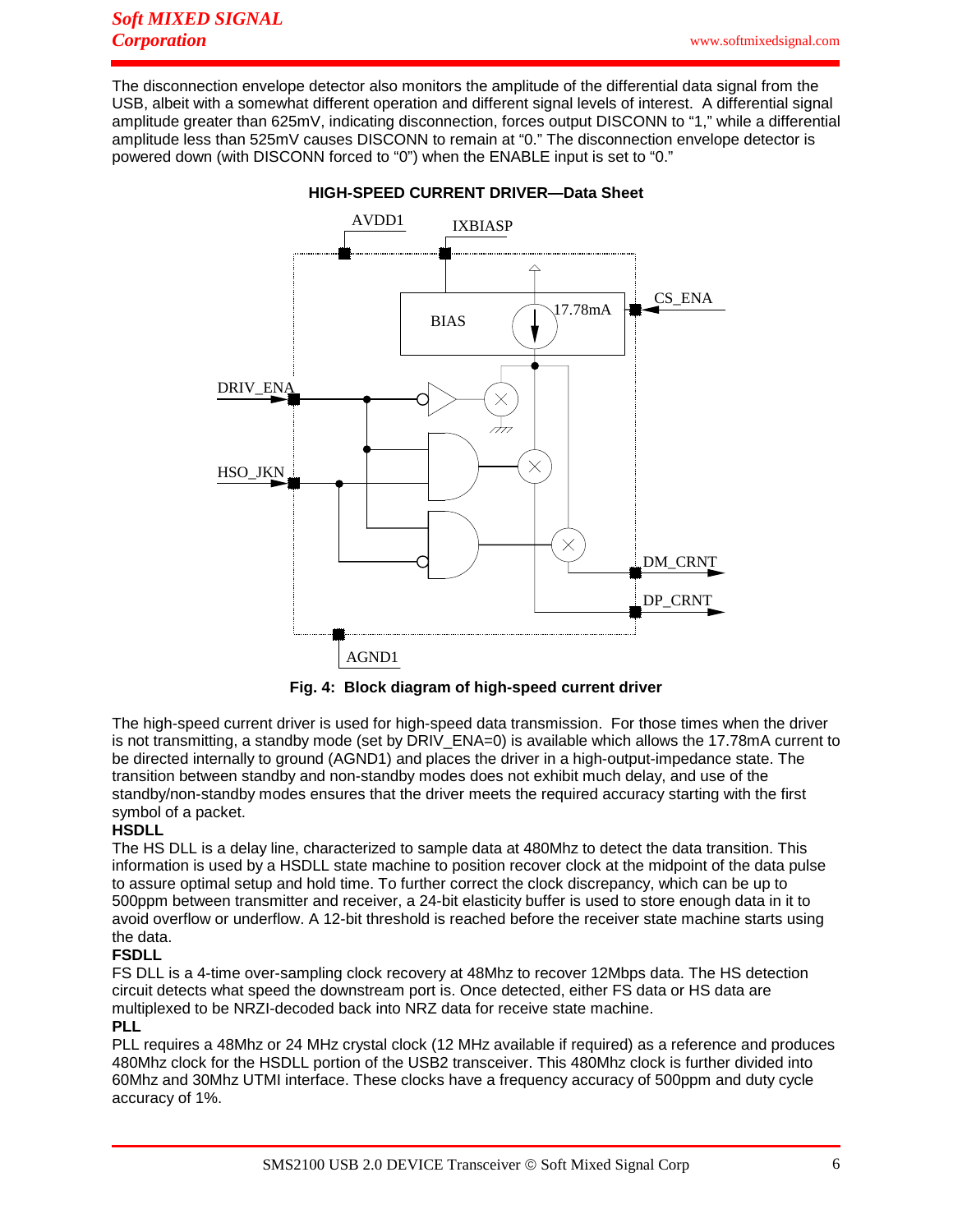# **BLOCK DESCRIPTIONS**

# **RECEIVER:**

The Receiver includes the HS and FS Receive Portions of the Analog Front End and the Receive Portion of the Digital Block which includes HS Clock & Data Recovery, Elasticity Buffer, FS DLL, Receive FIFO and Receive State Machine Implementation which includes NRZI Decoding, Bit Un-Stuffing, UTMI Control Signal Generation.

The receive path functions as follows:

- 1) AFE continuously monitors the line state for activity.
- 2) The digital block detects SYNC and strips it, at the same time turns on RxActive.
- 3) Received and Recovered Data is de-serialized, after being converted to NRZ and bit stuffing additions have been removed to generate individual bytes
- 4) Received bytes are put into Receive FIFO
- 5) Bytes are extracted from FIFO and given to UTMI with the control of RxValid and RxValidh signals

# **RECEIVE STATE MACHINE**

**RESET:** The assertion of reset signal forces the Receive State Machine into RESET state.

**RXWAIT:** When reset signal is gone, the Receive State Machine goes to RXWAIT state to wait for SYNC pattern.

**STRIP SYNC:** When SYNC is detected, STRIP SYNC filters out SYNC pattern until the first valid data. **RXWAIT:** When reset signal is gone, the Receive SM goes to RXWAIT state to wait for SYNC pattern. **RXDATA:** After 8 bits of valid serial data is received the state machine enters the RXDATA state, where the data is loaded into the RX Holding Register on the rising edge of **CLK** and **rxvalid** is asserted. The SIE must clock the data out on the next rising edge of **CLK**.

**RXDWAIT:** Each time 8 stuffed bits are accumulated the state machine will enter the RXDWAIT state, negating **rxvalid** thus skipping a byte time.

**STRIP EOP:** When the EOP is detected the state machine will enter the STRIP EOP state and negate **rxactive** and **rxvalid**. After the EOP has been stripped the Receive State Machine will reenter the RXWAIT state and begin looking for the next packet.

**ERROR:** At any time if there's an error due to bit stuff error, buffer overflow, buffer underflow, loss of sync, alignment error, … the state machine will enter ERROR state.

**ABORT:** Abort current packet due to receive error.

# **Figure 5: Receive State Diagram**

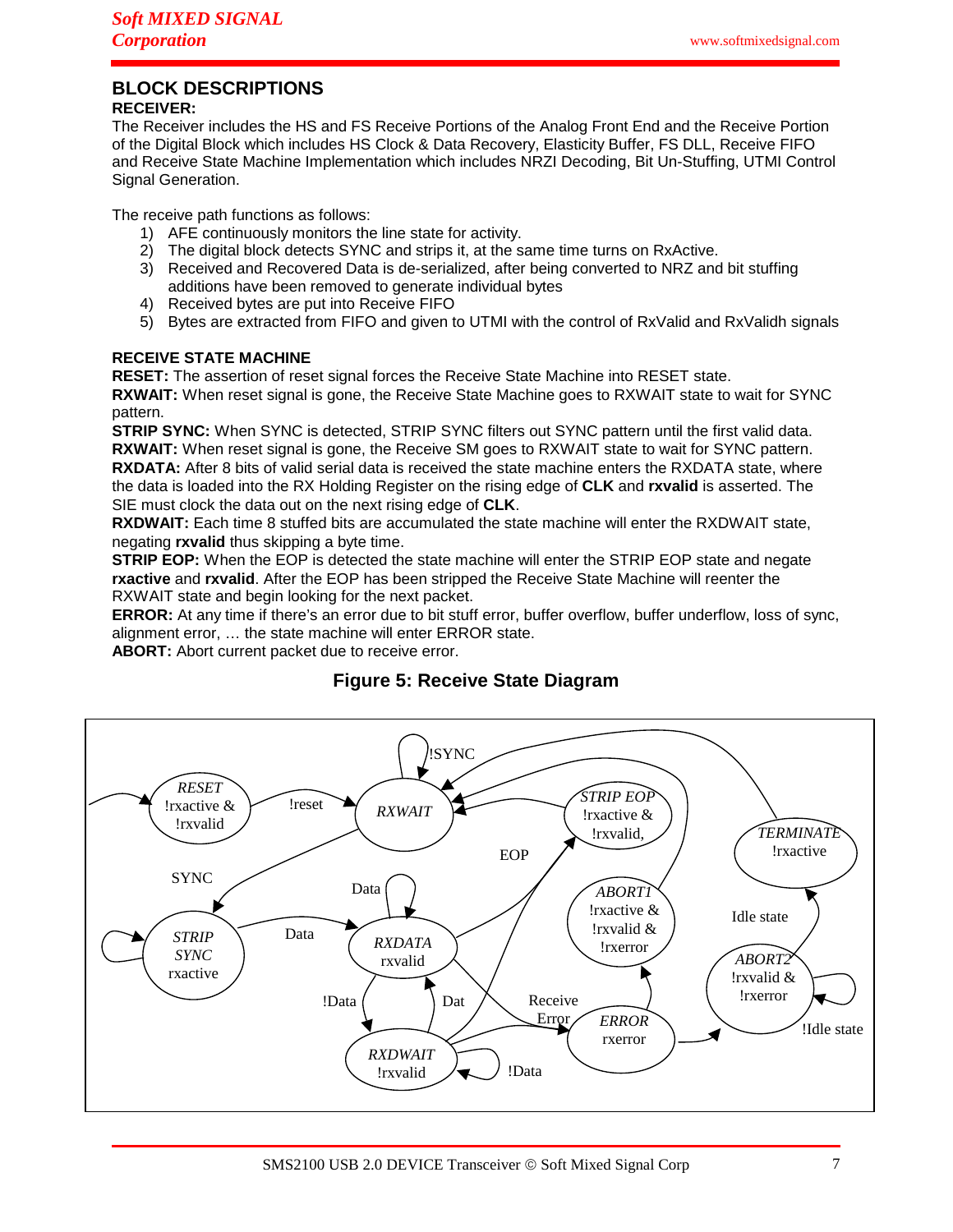# **TRANSMITTER**

The transmitter receives data from the UTMI under the control of TxReady, TxValid, TxValidh signals and drives the AFE to generate the correct form of signaling on the USB wire.

The Transmitter functions as follows:

- 1) The Device Function puts the transmit data on DataIn bus and turns on TxValid and/or TxValidh as appropriate.
- 2) The PHY samples TxValid and generates TxReady after putting the initial data into the Transmit FIFO
- 3) Individual bytes are taken from the TX FIFO and serialized for transmission while being NRZI encoded and Bit-Stuffed at the same time.
- 4) If, because of Bit-Stuffing, the TX FIFO becomes full, TxReady gets turned off which signals the Device Function to stop sending more data
- 5) The PHY drives turns on the appropriate Front End to generate the necessary Electrical signaling on the USB wire
- 6) As appropriate the PHY generates the SOF EOP and does the Disconnect Detection at the end of the packet

### **TRANSMIT STATE MACHINE**

**RESET:** The assertion of reset signal forces the Transmit State Machine into RESET state. **TXWAIT:** When reset signal is gone, the Transmit State Machine goes to TXWAIT state to wait for **txvalid**.

**SENDSYNC:** When **txvalid** is detected, SENDSYNC starts sending out SYNC pattern.

**TXDATA:** When the transmitter is ready for the first byte of the packet (PID), it will enter the TXDATA state, assert **txready** and load the TX Holding Register.

**TXDWAIT:** When there is no more data, the state machine goes to TXDWAIT and remains there until the TX Data Holding register is available for more data.

**SENDEOP:** When **txvalid** is negated the transmit state machine enters the SENDEOP state where it sends the EOP. After the EOP is transmitted the Transmit State Machine returns to the TXWAIT state, looking for more data.



**Figure 6: Transmit State Diagram**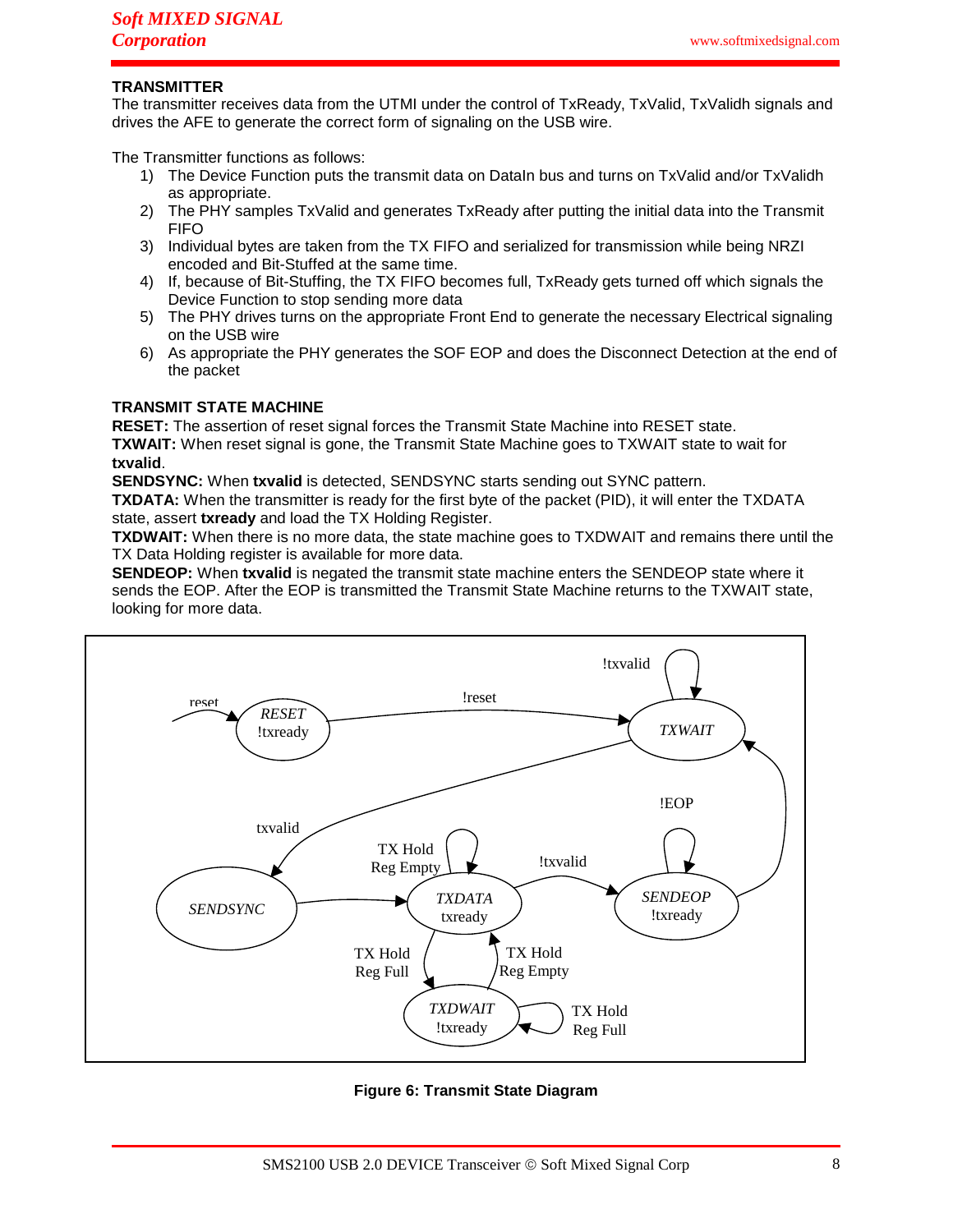# **TIMING CONSTRAINTS:**

INTER-PACKET DELAY TIMING VALUES:



SMS2100 RX End Delay is 44 bit times to 63 bit times for 8-bit UTMI and 52 to 71 bits in 16-bit UTMI mode. The Maximum TX Start Delay for SMS2100 is 16 bit times.



SMS2100 TX End Delay is 18 bit times to 40 bit times. SMS2100 RX Start Delay is 40 bit times to 63 bit times.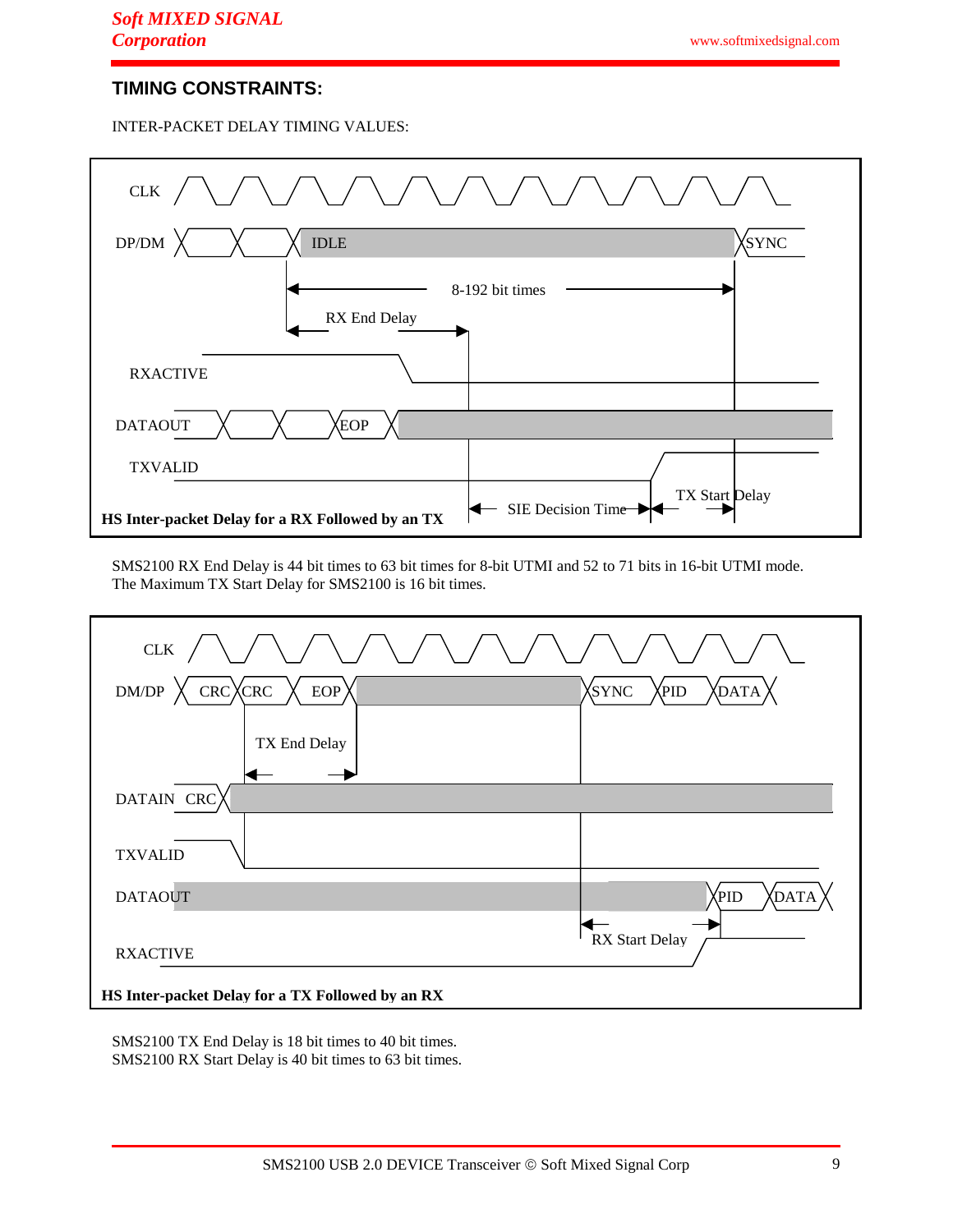# *Soft MIXED SIGNAL Corporation*

www.softmixedsignal.com





The SIE must utilize the LineState to determine the EOP transition from SE0 to the J-State.

FS SIE Decision time must be between 7 to 9 clks to ensure that 6.5 bit times FS inter-packet gap is met.

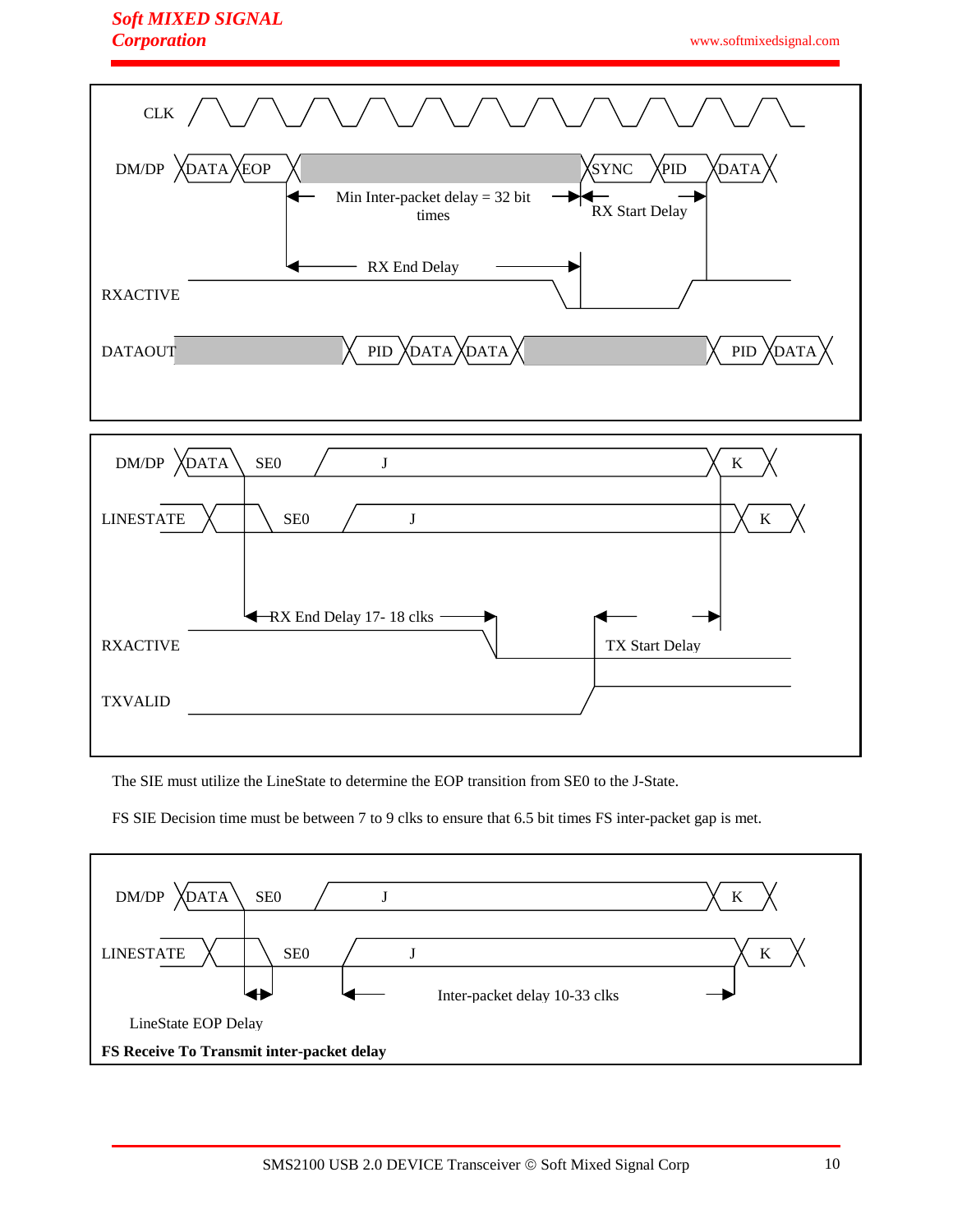# UTMI CONTROL SIGNAL TIMING VALUES:



**Tcsu: 3ns Tch: 1ns Tdsu: 3ns Tdh: 1ns Tcco: 2ns min, 4ns max Tdco: 2ns min, 4ns max**